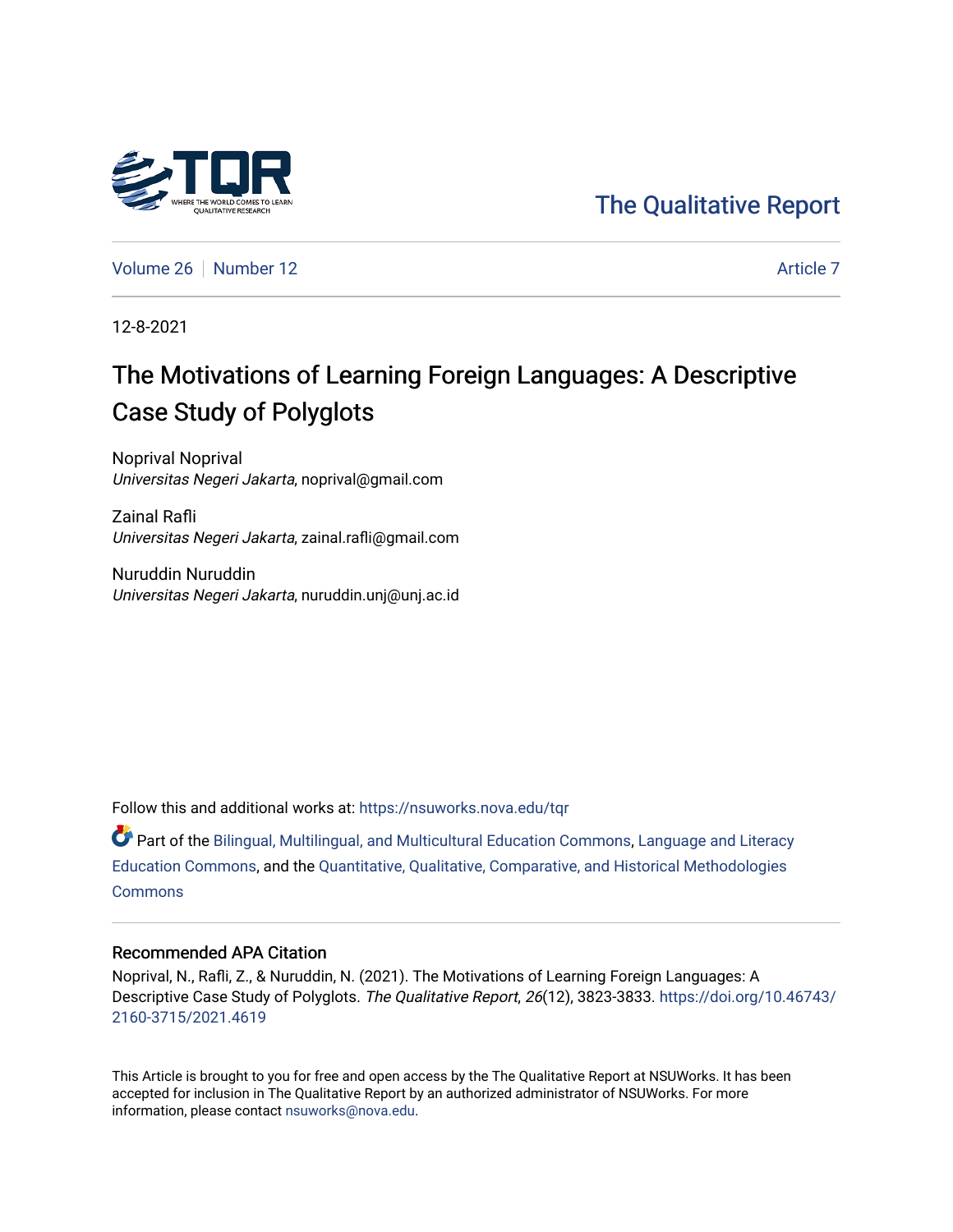# **Qualitative Research Graduate Certificate** Indulge in Culture Exclusively Online . 18 Credits **LEARN MORE**

### The Motivations of Learning Foreign Languages: A Descriptive Case Study of Polyglots

#### Abstract

Polyglots are extraordinary people in terms of language ability. Therefore, it is interesting to academically explore their motivations for learning several languages. This research is novel compared to previous studies because scant extant research exists of polyglots' motivation for learning several languages. To this end, researchers collected data from semi structured interviews obtained from five informants. The method that we used was a descriptive case study. Findings showed that the polyglots' motivation for learning multiple foreign languages were (a) pleasure, (b) social intercourse, (c) professional purposes, and (d) academic purposes. Mostly, the previous research revealed that motivation for people learning foreign languages were for social interaction, professional reasons, and academic purposes. Meanwhile, the motivation of polyglots for learning many languages besides those three motivations was for pleasure. This is the key point behind their commitment to sustainable multiple language learning.

#### Keywords

motivation, polyglots, learning, foreign languages, descriptive case study

#### Creative Commons License



This work is licensed under a [Creative Commons Attribution-Noncommercial-Share Alike 4.0 International](https://creativecommons.org/licenses/by-nc-sa/4.0/)  [License](https://creativecommons.org/licenses/by-nc-sa/4.0/).

#### Acknowledgements

This work was supported by Sandwich-Like/PKPI program, The Indonesian Directorate General of Higher Education (DIKTI).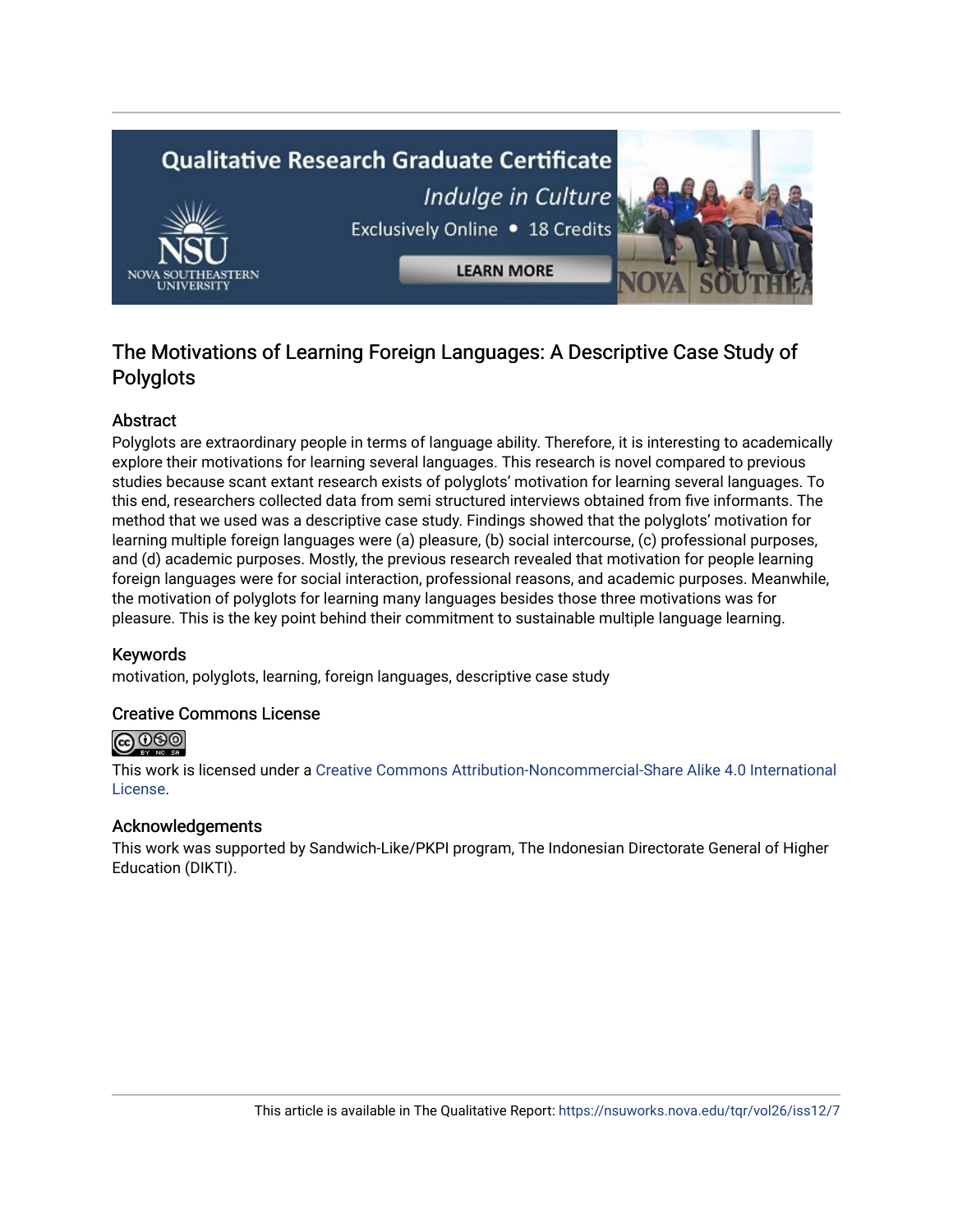

## **The Motivations of Learning Foreign Languages: A Descriptive Case Study of Polyglots**

Noprival Universitas Negeri Jakarta, Jakarta, Indonesia Sekolah Tinggi Ilmu Kesehatan Harapan Ibu Jambi, Jambi, Indonesia

> Zainal Rafli Universitas Negeri Jakarta, Jakarta, Indonesia

> Nuruddin Universitas Negeri Jakarta, Jakarta, Indonesia

Polyglots are extraordinary people in terms of language ability. Therefore, it is interesting to academically explore their motivations for learning several languages. This research is novel compared to previous studies because scant extant research exists of polyglots' motivation for learning several languages. To this end, researchers collected data from semi structured interviews obtained from five informants. The method that we used was a descriptive case study. Findings showed that the polyglots' motivation for learning multiple foreign languages were (a) pleasure, (b) social intercourse, (c) professional purposes, and (d) academic purposes. Mostly, the previous research revealed that motivation for people learning foreign languages were for social interaction, professional reasons, and academic purposes. Meanwhile, the motivation of polyglots for learning many languages besides those three motivations was for pleasure. This is the key point behind their commitment to sustainable multiple language learning.

*Keywords:* motivation, polyglots, learning, foreign languages, descriptive case study

As a multilingual country, the people of Indonesia have a good chance of becoming polyglots. This is based on the reality that hundreds of regional languages are spoken in Indonesia (Cohn & Ravindranath, 2014; Marcellino, 2008). To bridge communication nationally, the Indonesian language unites different vernaculars: the form of a language that a particular group of speakers use naturally (Dardjowidjojo, 1998; Goebel, 2002; Paauw, 2009). Furthermore, there are two common foreign languages Indonesian people learn, including English and Arabic. English is taught as a compulsory subject in all educational institutions in Indonesia. Teaching Arabic is restricted to the schools affiliated with the Ministry of Religious Affairs (Habibi et al., 2018; Bin Tahir, 2015). Whereas other foreign languages such as German, Mandarin, French, and others, appear to be less-commonly-taught languages in the schools.

The diversity of language in Indonesia has given an opportunity to the people of Indonesia to learn three forms of languages: regional, national, and foreign (Noprival et al., 2019). Speaking of local languages in Indonesia, there are more than six hundred languages that exist in this archipelago country (Jakarta, 2017). However, Indonesian people speak either their regional languages or the national Indonesian language more frequently than others (Aziz,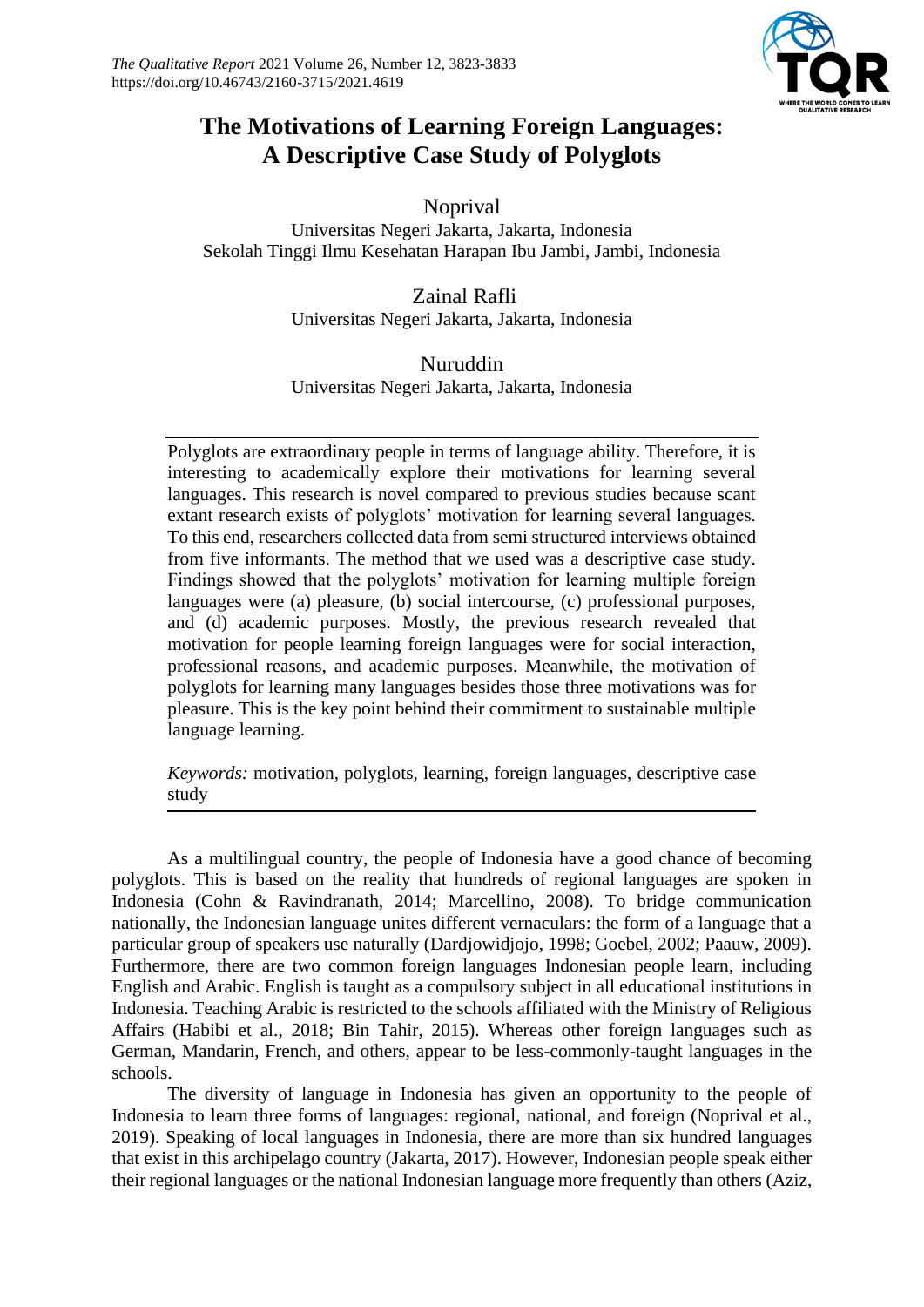2003; Zakaria, 2016). On the other hand, to master foreign languages is quite a challenge in Indonesia. Although people have access to learn foreign languages at school, exposure to those spoken languages both inside and outside of educational institutions is near inexistent. So, those who are motivated to learn multiple foreign languages, polyglots, are privileged as they do not only depend on formal education, but also informal education (Noprival et al., 2019). And it is far from uncommon across Indonesia for people to learn many foreign languages.

Several researchers have done the studies on multilingual acquisition and learning (Bin Tahir, 2015; Chevalier, 2012; Clark & Gruba, 2010; Conteh & Riasat, 2014; Harrison & Thomas, 2009; Hopf et al., 2016; Maneva, 2004; Marten & Mostert, 2012; Moore, 2010). Moreover, Noprival et al. (2019), Alkire (2005), and Krashen and Kiss (1996) specifically have explored how polyglots acquire many languages. While a growing body of previous studies has addressed multilingual acquisition and learning, which refers to any forms of languages, including foreign ones; in fact, little research explores the motivation of polyglots to learn many foreign languages. Most of the previous studies explored the motivation of learning only one language. Giles (2016), for example, discussed the motivations of non-Irish learners of the Irish language in North America. The next, Aladdin (2011) addressed the motivation of non-Muslim students in one university in Malaysia learning Arabic. Furthermore, Bateman and Oliveira (2014) did research on motivation of the Spanish-speaking students in learning Portuguese. Also, Pratt, Agnello, and Santos (2009) investigated factors that motivate high-school students' decisions to study Spanish in West Texas, United States.

The purpose of this current study was to explore in-depth the motivations of the Indonesian polyglots for learning several foreign languages. Understanding the motivation of Indonesian polyglots may bring positive impacts; more specifically, it may help many stakeholders, including, language learners, language teachers, and language policy makers working within the context of language education. This expectation is relevant to Dörnyei's (1994) and Gardner's (1985) studies stating that there is a significant relevance between motivation and successful second language learning.

#### **The Context of the Researchers**

The first author for this study received his doctoral degree from the Department of Language Education in one public university in Jakarta, Indonesia. His research interest is in the area of multiple language acquisition and learning. For current research, he and two other researchers specifically explore Indonesian polyglots' motivations for learning several foreign languages. The first author collaborated with the other two authors who share the same interest in the area of language learning.

Since our focus is exploring the motivations of polyglots for learning many languages, as the researchers we are sharing our own foreign language learning motivations and experiences. For example, the first author had experiences in learning foreign languages, including: English, Arabic, and Hindi. He was motivated to learn English and Arabic because these two languages were mandatory subjects in his schooling. He formally learned English starting in middle school; however, he was first introduced to English when he was in elementary school. Around the same time, he began studying English, he was exposed to Arabic in an Islamic middle school for three years. Also, he was exposed to Hindi when he did a master's degree in India for two years. He learned Hindi for social interaction, meanwhile the medium of instruction in his university was English. For the second and the third author they had similar foreign language learning motivations and experiences. They studied English and Arabic through formal education. Their motivation to learn both languages were for academic purposes. For learning Arabic, they also were motivated by professional purposes since both have been being Arabic teaching staff in their respective university.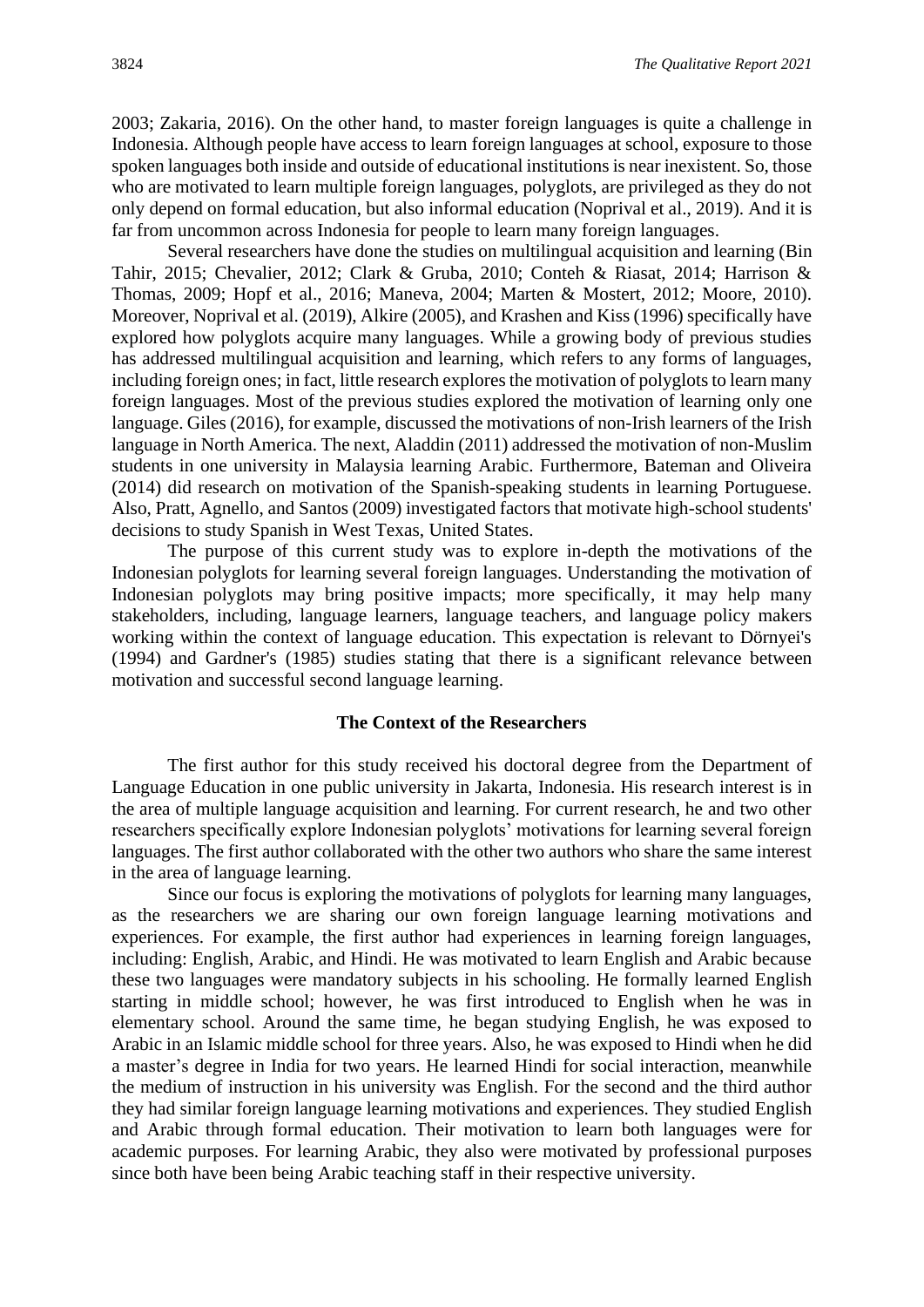#### **Method of Research**

#### **Research Design**

Since the researchers sought a comprehensive understanding of social phenomena within their natural setting, a qualitative approach (Creswell, 2007; Gay et al., 2012; Nunan 2010) seemed to be more appropriate to achieve the purpose of this study. Generally, Merriam (1998) stated that a qualitative case study was "an intensive, holistic description and analysis of a bounded phenomenon such as a program, an institution, a person, a process, or a social unit" (p. xiii). In this study, we specifically used a descriptive case study (Yin, 2018). We chose a descriptive case study, because we want to focus on describing a phenomenon and the reallife context in which it occurred (Yin, 2018). In this case, we discussed in-depth information about the motivations of Indonesian polyglots for learning many foreign languages.

#### **Participants**

We invited the polyglots to participate in this study. The participant selection was based on those who have mastered at least three foreign languages and were available to be interviewed many times. It was not easy to find them, that is why we took a long time to find the informants to collect the data. In Indonesia it was easier to find polyglots who spoke local languages than those who spoke foreign languages.

We have organized a composite description of our participants revealed from interviews relating to multiple language ability. In this study, we only focused on foreign language learning, so the mother tongue of all participants was excluded. There were five participants that voluntarily participated during collecting data, they were Adi, Dila, Tono, Tahfiz, and Yuyus (pseudonyms). They are Indonesian polyglots who have different backgrounds in education, including: Industrial Engineering, Communication, Accounting, and another two participants completed their study in English Language Teaching. All of them are able to speak English; meanwhile, only three of them can use Arabic. They had also mastered lesscommonly-taught languages in Indonesia, including Hindi, Russian, Italian, Dutch, and so forth. Generally, they acquired many languages through instructed learning, extra amounts of languages input beyond the classroom, learning languages autonomously, and acculturating with a new language group in society (Noprival et al., 2019).

#### **Data Collection, Data Analysis, and Trustworthiness**

In this research, data collection consisted of an in-depth interview. First, we arranged a list of interview questions as the protocol. As recommended by Yin (2018), a protocol was developed to guide data collection for the case study. The interview data were collected through a semi structured interview which was conducted individually at a location of informants' choice for around eight months (December 2017 to July 2018). The language used during data collection was Indonesian. We convinced our participants their participation was voluntary, and their statement would be treated confidentially. Additionally, they had the right not to answer the interview questions and to stop their participation in our study any time they wanted. Thankfully in the actual interview, all our participants were helpful and cooperative in giving information. Each of them was interviewed more than once to gain more data and clarify previous data that they had given. We also spent much time with participants until our data got saturation point, as Creswell stated: "qualitative researchers strive for understanding, that deep structure of knowledge that comes from visiting personally with participants, spending extensive time in the field, and probing to obtain detailed meanings" (2007, p. 201).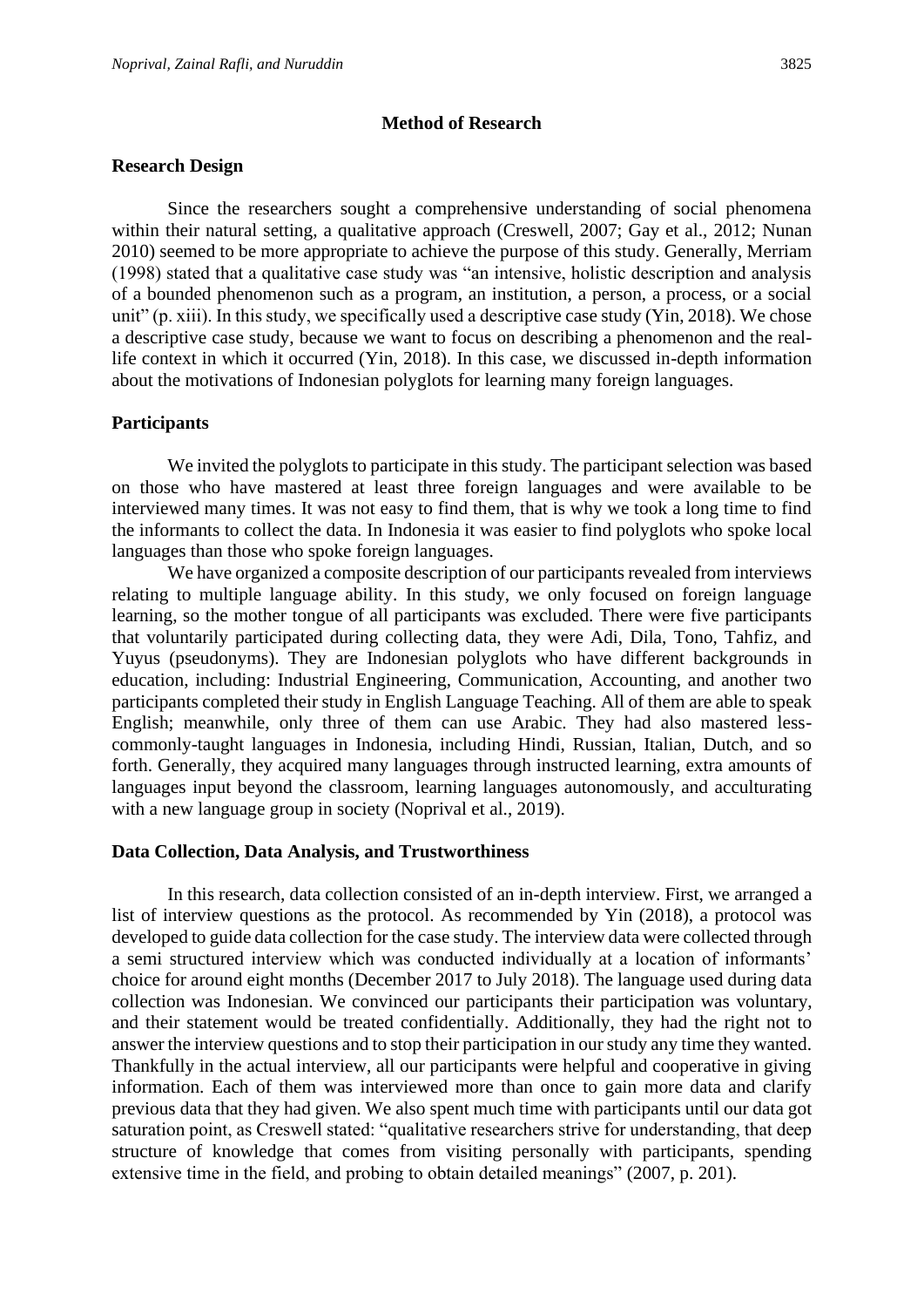According to Yin (2018), there are five analytic techniques: pattern matching, explanation building, time-series analysis, logic models, and cross-case synthesis. In this study, we used pattern matching by comparing or matching the pattern based on the collected data with a pattern defined prior to data collection. We predicted five patterns, stated as propositions, as our first data analysis strategy for case study research. It means we provided tentative motivations of Indonesian polyglots for learning many foreign languages such as learning foreign languages for (a) pleasure, (b) social intercourse, (c) religious purposes, (d) professional purposes, and (e) academic purposes. After that, we confirmed with the data interviews by starting with coding categories. For example:

#### **Table 1**

| <b>Coding category</b>   | Verbatim                                                                                                                                                                                                                            |
|--------------------------|-------------------------------------------------------------------------------------------------------------------------------------------------------------------------------------------------------------------------------------|
| <b>Academic Purposes</b> | I have started learning English since I was in the fourth<br>grade of Primary School. It was one of core subjects<br>in my school. (Tahfiz)                                                                                         |
|                          | My dream was to continue my study in Belgium in<br>which three languages are spoken there; those are<br>Dutch, French, and German. That is why I have learnt<br>[these three languages]. (Tono)                                     |
|                          | I got a scholarship to continue my master's degree in<br>Russia. The problem is the medium of instruction is<br>Russian. So, I had to join language training for one<br>year in Russia. (Yuyus)                                     |
|                          | I got a lot of exposure to Arabic when I was a junior<br>student of Islamic boarding school. Arabic is not only<br>a core subject but also a medium of daily<br>communication in pesantren [Islamic school in<br>Indonesia]. (Dila) |

*Initial Proposition: Academic Purposes*

After we found the coding category that emerged from words and phrases which represented the regularities, patterns, and topics our data covered. Then, we compared coding category with the initial proposition, it was found that coding category supported the proposition. So, we decided the initial proposition as the final proposition.

In this study, we analyzed and reanalyzed the individual interview line by line. As Saldaña (2009) suggested, to get proper qualitative research findings data should be analyzed multiple times. Going through all the tentative motivations, we finally identified overarching motivations of Indonesian polyglots for learning many foreign languages, including for pleasure, social intercourse, professional purposes, and academic purposes. In other words, we eliminated one initial proposition "religious purposes" because it did not match with the coding category after we analyzed the data.

We used "trustworthiness" to verify the accuracy of data, finding, and interpretation (Lincoln & Guba, 1985). We returned the transcription of interviews to the participants (member checking) to check what we have recorded and transcribed were matched with their standpoints (Koelsch, 2013). By doing member checking, it is a chance of getting new information that the participant may not have given during initial data collection (Yin, 2014).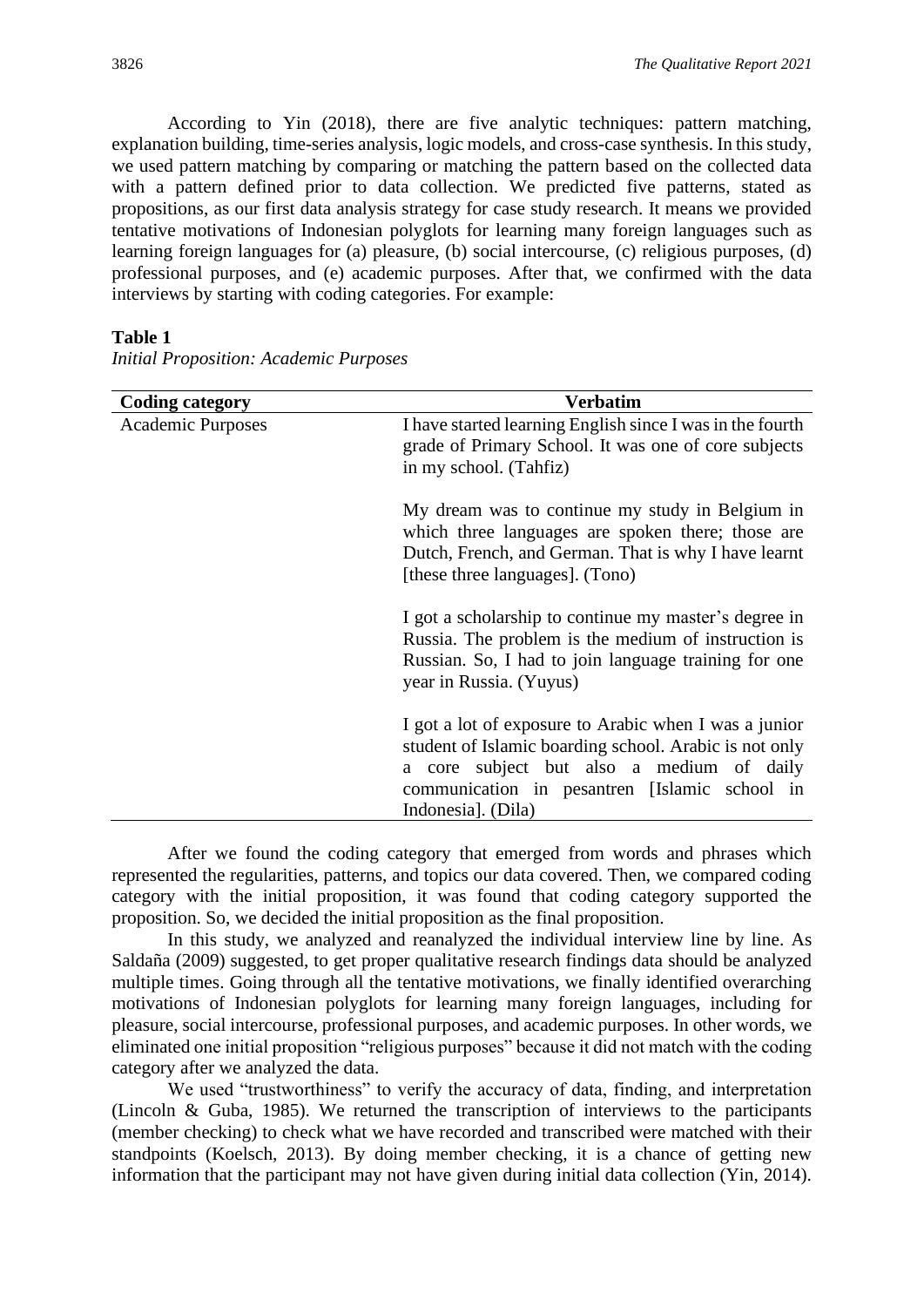Also, our research conducted prolonged engagement and repeated interviews (Creswell, 2007). We had a good relationship and maintained close communication with the participants during data collection so that the participants were cooperatively to be interviewed many times to get in-depth information.

#### **Ethical Considerations**

Even though an Institutional Review Board (IRB) process is not common in Indonesia, we guaranteed our participants confidentiality. We protected the rights of our participants by concealing the names of people, places, and the research site through the use of a pseudonym was the way we protect the right of the participants. Also, we kept all data confidential and private, that is, we were the only persons with access to the data during and after the research study.

#### **Findings**

The findings in this study were presented based on the answers of the research question: "What motivates Indonesian polyglots to learn several foreign languages?" From the data analysis revealed that the polyglots' motivation for learning multiple foreign languages were (a) pleasure, (b) social intercourse, (c) professional purposes, and (d) academic purposes.

#### **Learning Foreign Languages for Pleasure**

People have a certain orientation in learning a foreign language. Sometimes they just do it for enjoyment. In this study, we found this kind of participants' motivation to learn foreign languages is due to cultural interest. According to Csizer and Dornyei (2005), cultural interest refers to the appreciation of cultural products affiliated with the second language and it is conveyed by media (e.g., films, videos, TV programs, pop music, magazines, and books).

The informants in this research, the polyglots, revealed that one of their motivations for learning foreign languages was for pleasure. For example, "My hobby is learning French since I love to read the novel and to watch the film. Even though not many people around me have the same interest, I keep motivating myself to learn it. When I did my diploma at [Indonesian College of Accountancy] STAN, I also took a French course," Tahfiz reported. Similarly, Tono stated, "I like watching a Hollywood movie. It is one of the motivations to learn the language [English]."

#### **Learning Foreign Languages for Social Intercourse**

The former president of South Africa, Nelson Mandela, stated, "If you talk to a man in a language he understands, that goes to his head. If you talk to him in his language that goes to his heart" (Chabalala, 2018, para. 7). Implicitly, his words would encourage people to learn a second or foreign language to reach better communication among cultural diversity in terms of language.

In this study, learning foreign languages for social intercourse also emerged from the data analysis. For example, Tono said, "I used to frequently receive the tourists from Spain staying at my house in a certain period of time. It motivates me to learn Spanish. Also, I have the experience to practice my Spanish when I was travelling to Spain." On the other hand, living abroad also encouraged polyglots to learn foreign languages. For instance, Dila reported, "I am motivated to practice English as my daily communication when I was in India, especially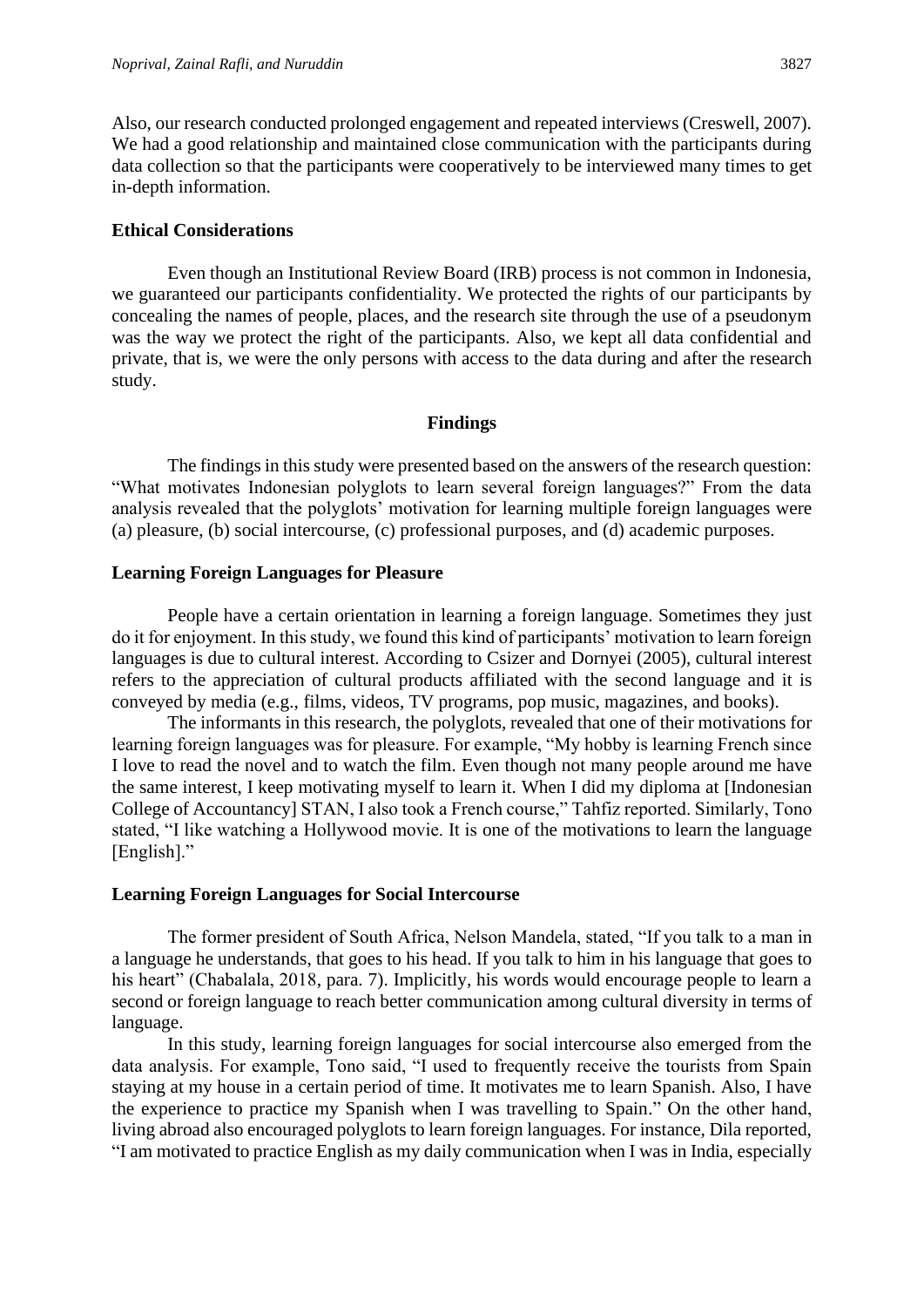with foreign students. Sometimes I also used English for interacting with local people since English is a second language there [India]."

#### **Learning Foreign Languages for Professional Purposes**

Learning foreign languages is one of the skills used in the field of work. Certain workplaces need a foreign language skill, like working as a diplomat, a tourist guide, international trade, and others. In this study, all participants confirmed the motive of learning English was to support their career. For example, Tahfiz reported, "I frequently use English to search for information related to my job, especially about tax. So, I am working by learning." Besides English, other foreign languages were also learned for the purposes of career benefits. Adi, for instance, reflected, "My motivation to learn Italian was in order to be easy to communicate with people in the workplace, since I was a waiter in a restaurant where the guests were mostly Italian; even the owner is an Italian national." Additionally, Yuyus stated, "When I was in high school, my dream was to be a diplomat someday. It really motivated me to learn French. Even though my dream does not come true, it does not matter at least I master some foreign languages."

#### **Learning Foreign Languages for Academic Purposes**

One of the processes in acquiring a foreign language is through instructed language learning (Ellis, 1994, 2005; Ortega, 2013). Institutional education could be a language environment that is expected to enrich foreign language ability. In Indonesia, foreign languages are a component in the education curriculum. In this study, all the participants admitted the motivation for learning English was due to a compulsory subject at the educational institution. For example, Tahfiz reported, "I have started learning English since I was in the fourth grade of Primary School. It was one of core subjects in my school."

Furthermore, other foreign languages were also learned for academic purposes. For instance, Tono reported, "My dream was to continue my study in Belgium, in which three languages are spoken there; those are Dutch, French, and German. That is why I have learnt [these three languages]." Similarly, Yuyus reflected, "I got a scholarship to continue my master's degree in Russia. The problem is the medium of instruction is Russian. So, I had to join language training for one year in Russia." Another informant, Dila, also stated, "I got a lot of exposure to Arabic when I was a junior student of Islamic boarding school. Arabic is not only a core subject but also a medium of daily communication in pesantren [Islamic school in Indonesia]."

#### **Discussion**

The findings of this study concerning the motivations of the Indonesian polyglots in learning many foreign languages is important to be discussed academically. In this section, the findings of the motivations of Indonesian polyglots for learning many languages that emerged from data analysis were interpreted by the researchers. Moreover, this discussion would confirm the findings with the previous studies and theories.

Learning a foreign language for pleasure has become the focus of several scholars. For example, this finding was in line with what Giles (2016) found in the research of motivation of non-Irish learning Irish in North America. It reported that their motive for learning the Irish language was just their hobby. Likewise, a Hungarian polyglot who mastered 17 languages, Lamb, acquired many languages through employing her hobby of reading novels (Krashen & Kiss, 1996).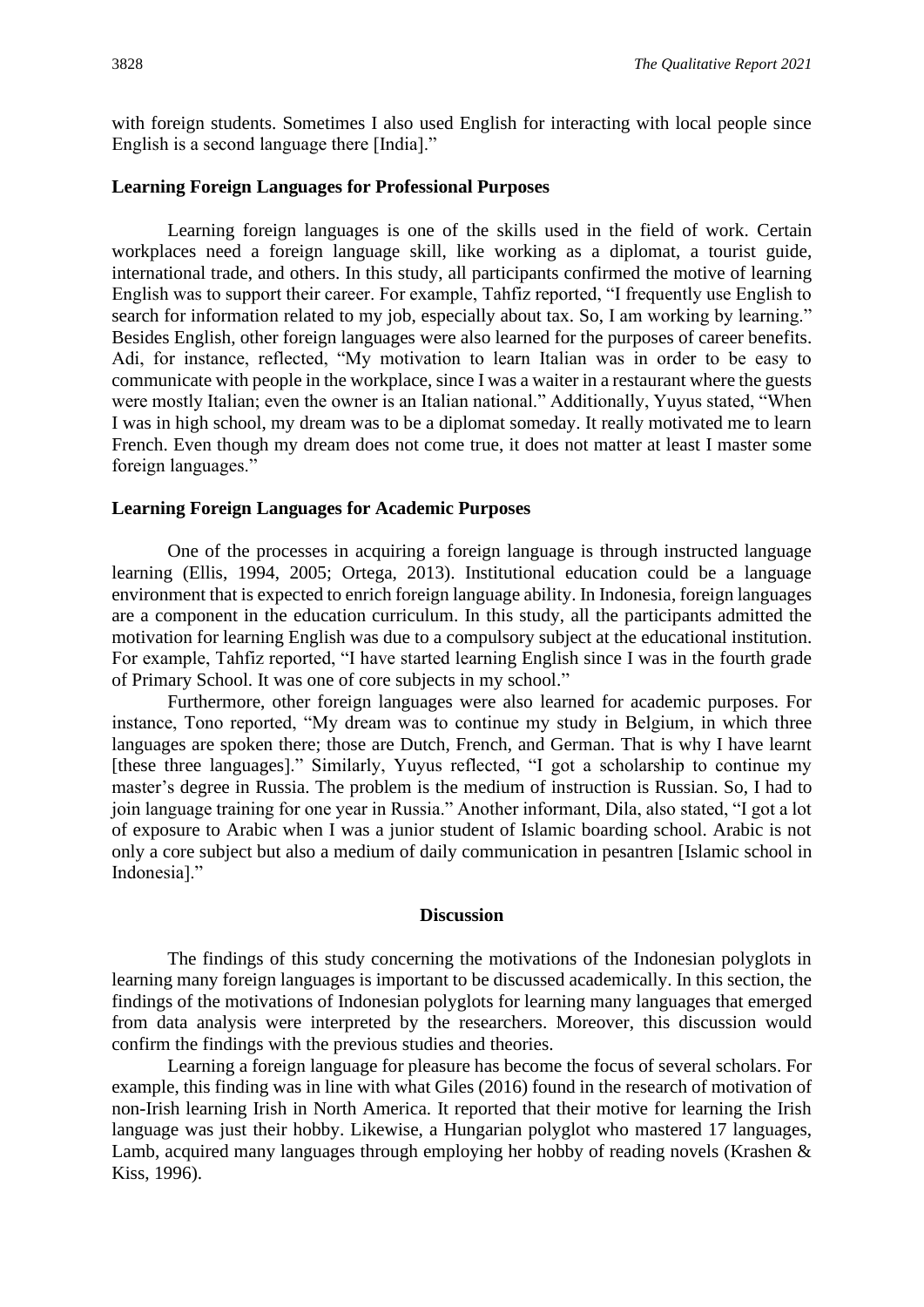Another motivation which encouraged polyglots to learn foreign languages was for the sake of social interaction. In other words, the motivation of informants to learn foreign languages was to get close to people who knew a different language in new language environments. Having an intimate social interaction with the target language environment would get a better chance of acquiring the language (Van Tubergen & Wierenga, 2011), including travelling and staying abroad for study purposes. This finding was in line with previous studies; for example, Gu (2011) found in the research conducted at one university where students in Hong Kong were learning multiple languages. Their reason for learning new languages was to interact more closely with the people using the target group language. This is also part of acculturation in which two groups mingling have a different language in a certain society (Schumann, 1986). This case is common in acculturation by learning a new language. Furthermore, the research conducted by Moore (2010) was also consistent with this case. The study revealed how Chinese immigrants in Canada acquired French and English since both languages are the official languages there. Meaning, learning new languages was also used for social interaction there; however, they spoke Chinese at home with their parents to maintain their identity.

Professional purposes also motivated Indonesian polyglots to learn several foreign languages. The finding in this study was relevant with what Marten and Mostert (2012) found in their research where one motivation to learn Zulu as an additional language in the United Kingdom was for professional purposes. Furthermore, Bateman and Oliveira (2014) found the main motivation of Spanish-speaking students in learning Portuguese was that the language would support their career. In another relevant study, similarly, Pratt et al. (2009) who conducted their research in all high schools in racially diverse urban west Texas, reported the motivation to learn Spanish as a foreign language was for career benefits in the future.

The last result about the motivations of the Indonesian polyglots in learning several foreign languages was for academic purposes. The study revealed every informant was motivated to learn a foreign language due to a mandatory course in any school in Indonesia. Based on the education curriculum of Indonesia, foreign languages are taught from junior high school through senior high school. In fact, foreign languages are also often taught as part of a subject in primary school, but this factor depends on school policy. On the other hand, in the schools affiliated with the ministry of religion, both English and Arabic are the compulsory subjects. Meanwhile, the higher education institutions have their autonomy of curriculum policy in which they may implement any foreign languages as a course.

Teaching a foreign language as a subject has a positive effect on students' learning motivation, at least as far as it encourages them to pass the exam. For example, Chen (2017) conducted research in which Taiwanese senior high school students were respondents. It was found that the examination period could encourage students to learn English. Also, some of the informants experienced a foreign language as a medium of instruction. It happened not only to informants who studied abroad (Kinginger, 2011; Segalowitz & Freed, 2004), but also to those who did their education in Indonesia, in particular, the informant who had an English educational background. A foreign language for an academic purpose was a common issue for Indonesian students, especially to those who wanted to study abroad. They might experience difficulty due to foreign language ability, as Mukminin (2012) found in his study where Indonesian graduate students in the US higher education system encountered language problems in their first term. Furthermore, in an Indonesia context and in response to the importance of foreign language, the government of Indonesia implemented English as a medium of instruction at schools labelled international. One of the motives behind this language policy was to motivate either students or teachers to get used to English as a mean of international communication in the field of education. Unfortunately, this policy failed due to teachers' and students' readiness in terms of foreign language skills (Haryanto & Mukminin,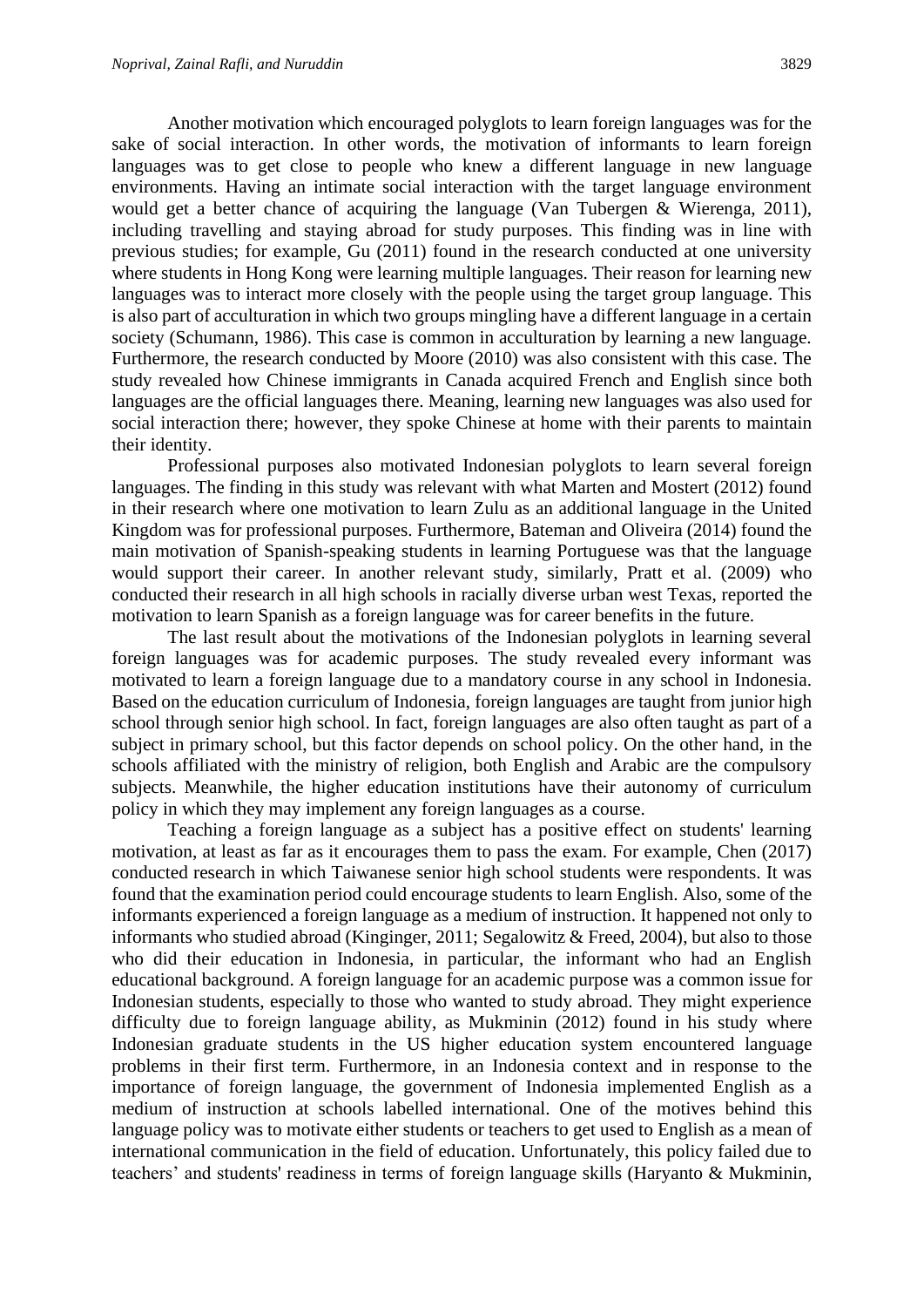2012). Finally, this language policy was stopped due to complicated curriculum problems in an international standard school.

The results of the current study revealed a variety of participants' motivations to learn many foreign languages. The study showed they might have a different motivation for each language they were learning. This study also informed the researchers that none of the participants have one motive in learning many languages; instead, there are many motivations behind acquiring many foreign languages. Also, the study revealed every single foreign language they were learning could have more than one motivation.

We found four forms of the motivations participants have for learning several foreign languages. First, the motive of the participants to learn foreign languages was pleasure. Cultural interested also motivated them to learn foreign languages; in particular, the informants enjoyed foreign movies and novels. Second, they learned foreign languages in order to build good relationships with foreigners. Moreover, some of the informants lived abroad for a long period of time; learning the local language there was one of the ways to mingle with the local people intimately. In other words, a sense of belonging would emerge during the acculturation period. Third, the polyglots' motivation for learning foreign languages was to support their career. The mastery of the languages was influenced by their past, present, or future job professions. Finally, the motivation of the Indonesian polyglots in learning foreign languages was for academic orientation. Foreign languages were a core course in an educational institution, even some of them experienced that foreign languages were a medium of instruction at their universities.

Findings in this study contribute to our understanding of polyglots' motivation in learning many foreign languages. It is hoped that any language learners adopt or adapt the motivations from the participants of this study and succeed in learning many foreign languages. Teachers, educators, and policy makers are in a position to think, choose, design interesting language activities (e.g., teaching materials and syllabi), and create or adopt suitable methodologies for language education that maintains students' motivations for learning foreign languages.

#### **References**

- Aladdin, A. (2011). An investigation into the attitudes of the Non-Muslim Malaysian Learners of Arabic (NMMLA) toward learning of Arabic as a foreign language. *Procedia - Social and Behavioral Sciences*, *9*(2010), 183–196. <https://doi.org/10.1016/j.sbspro.2010.12.404>
- Alkire, S. (2005). Kató Lomb's strategies for language learning and SLA theory. *International Journal of Foreign Language Teaching*, *1*(4), 17-26.
- Aziz, E. A. (2003). Indonesian English: What's del tuh? *TEFLIN Journal*, *14*(1), 140–148. <http://aboutworldlanguages.com/bahasa-indonesia>
- Bateman, B. E., & Oliveira, D. D. A. (2014). Students' motivation for choosing (or not) to study Portuguese: A survey of beginning-level university classes. *Hispania*, *97*(2), 264–280.
- Chabalala, K. (2018, May 30). Speak in his language and you'll speak to his heart. *IOL*. [https://www.iol.co.za/news/opinion/speak-in-his-language-and-youll-speak-to-his](https://www.iol.co.za/news/opinion/speak-in-his-language-and-youll-speak-to-his-heart-15227807)[heart-15227807](https://www.iol.co.za/news/opinion/speak-in-his-language-and-youll-speak-to-his-heart-15227807)
- Chen, S.-A. (2017). Fluctuation of L2 motivation and possible causes: Taiwanese EFL learners. In M. T. Apple, D. Da Silva, & T. Fellner (Eds.), *L2 selves and motivations in Asians contexts* (pp. 70–93). Multilingual Matters.
- Chevalier, S. (2012). Active trilingualism in early childhood: The motivating role of caregivers in interaction. *International Journal of Multilingualism*, *9*(4), 437–454.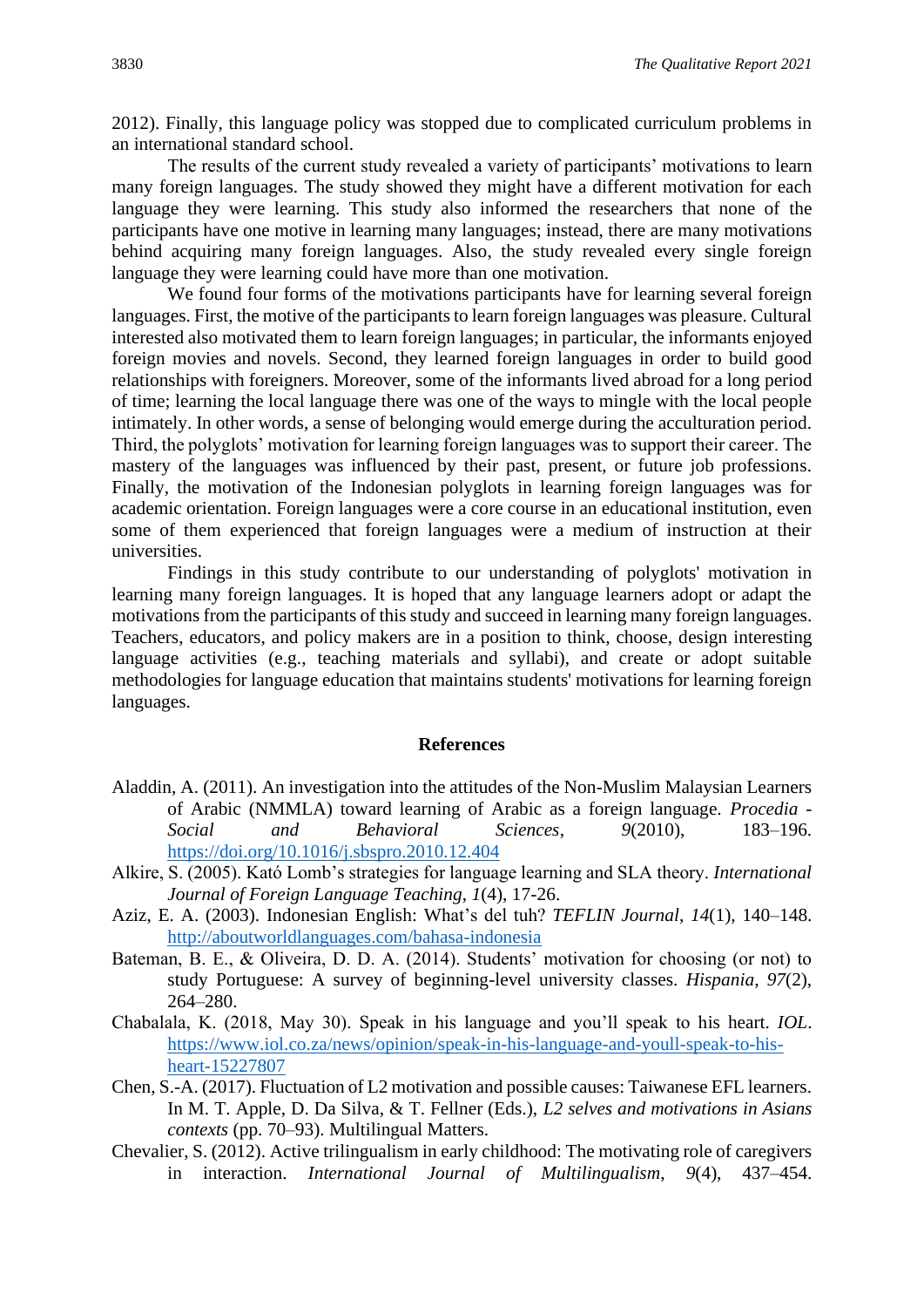<https://doi.org/10.1080/14790718.2012.714385>

- Clark, C., & Gruba, P. (2010). The use of social networking sites for foreign language learning: An autoethnographic study of Livemocha. In C. H. Steel, M. J. Keppell, P. Gerbic & S. Housego (Eds.), *Curriculum, technology & transformation for an unknown future. Proceedings ascilite Sydney 2010* (pp. 164-173). <https://www.ascilite.org/conferences/sydney10/procs/Cclark-full.pdf>
- Cohn, A. C., & Ravindranath, M. (2014). Local language in Indonesia: Language maintenance or language shift? *Masyarakat Linguistik Indonesia*, *32*(2), 131–148.
- Conteh, J., & Riasat, S. (2014). A multilingual learning community: Researching funds of knowledge with children, families and teachers. *Multilingua*, *33*(5–6), 601–622. <https://doi.org/10.1515/multi-2014-0030>
- Creswell, J. W. (2007). *Qualitative inquiry and research design: Choosing among five traditions*. Sage Publications.
- Csizer, K., & Dornyei, Z. (2005). The internal structure of language learning motivation and its relationship with language choice and learning effort. *The Modern Language Journal*, *89*(1), 19–36.
- Dardjowidjojo, S. (1998). Strategies for a successful national language policy: The Indonesian case. *International Journal of the Sociology of Language*, *130*(1), 35–47.
- Dörnyei, Z. (1994). Understanding L2 motivation: On with the challenge! *The Modern Language Journal*, *78*(4), 515–523.
- Ellis, R. (1994). *The study of second language acquisition*. Oxford University Press.
- Ellis, R. (2005). Principles of instructed language learning. *System*, *33*(2), 209–224. <https://doi.org/10.1016/j.system.2004.12.006>
- Gardner, R. C. (1985). *Social psychology and second language learning*. Arnold.
- Gay, L., Mills, G. E., & Airasian, P. W. (2012). *Educational research: Competencies for analysis and applications*. Pearson Education, Inc.
- Giles, J. (2016). "No, it is a hobby for me": Examining the motivations of non-Irish learners of the Irish language in North America. *Language and Communication*, *47*, 135–143. <https://doi.org/10.1016/j.langcom.2015.06.001>
- Goebel, Z. (2002). When do Indonesians speak Indonesian? Some evidence from inter-ethnic and foreigner – Indonesian interactions and its pedagogic implications. *Journal of Multilingual and Multicultural Development*, *23*(6), 479–489.
- Gu, M. (2011). Language choice and identity construction in peer interactions: Insight from a multilingual university in Hong Kong. *Journal of Multilingual and Multicultural Development*, *32*(1), 17–31.
- Habibi, A., Mukminin, A., Najwan, J., Haswindy, S., & Marzulina, L. (2018). Investigating EFL classroom management in pesantren: A case study. *The Qualitative Report*, *23*(9), 2105–2123. <https://doi.org/10.46743/2160-3715/2018.3117>
- Harrison, R., & Thomas, M. (2009). Identity in online communities: Social networking sites and language learning. *International Journal of Emerging Technologies & Society*, *7*(2), 109–124.
- Haryanto, E., & Mukminin, A. (2012). Global, national, and local goals: English language policy implementation in an Indonesian international standard school. *Excellence in Higher Education*, *3*(2), 69–78.<https://doi.org/10.5195/ehe.2012.66>
- Hopf, S. C., Mcleod, S., & Mcdonagh, S. H. (2016). Fiji school students' multilingual language choices when talking with friends. In M. Theobald (Ed.), *Friendship and peer culture in multilingual settings* (Vol. 21, pp. 55–88). Emerald Group Publishing Limited. <https://doi.org/10.1108/S1537-466120160000021005>
- Jakarta. (2017, August 19). 646 regional languages identified so far: Ministry. *The Jakarta Post*. [http://www.thejakartapost.com/life/2017/08/18/646-regional-languages-](http://www.thejakartapost.com/life/2017/08/18/646-regional-languages-identified-so-far-ministry.html)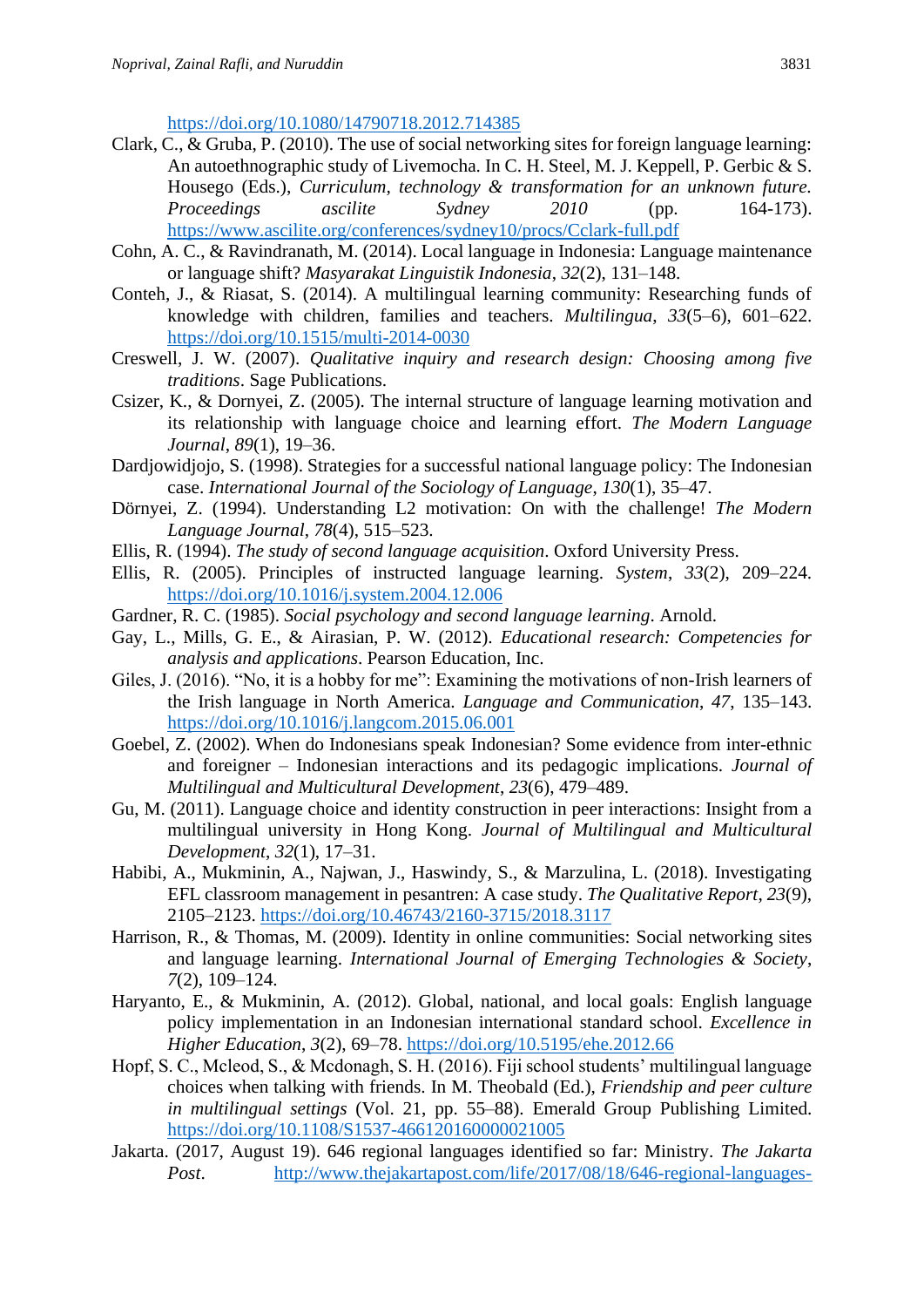[identified-so-far-ministry.html](http://www.thejakartapost.com/life/2017/08/18/646-regional-languages-identified-so-far-ministry.html)

- Kinginger, C. (2011). Enhancing language learning in study abroad. *Annual Review of Applied Linguistics*, *31*, 58–73.<https://doi.org/10.1017/S0267190511000031>
- Koelsch, L. E. (2013). Reconceptualizing the member check interview. *International Journal of Qualitative Methods*, *12*(1), 168–179.<https://doi.org/10.1177/160940691301200105>
- Krashen, S., & Kiss, N. (1996). Notes on a polyglot: Kato Lomb. *System*, *24*(2), 207–210. [https://doi.org/http://dx.doi.org/10.1016/0346-251X\(96\)00005-X](https://doi.org/http:/dx.doi.org/10.1016/0346-251X(96)00005-X)
- Lincoln, Y. S., & Guba, E. G. (1985). *Naturalistic inquiry*. Sage Publications.
- Maneva, B. (2004). "Maman, je suis polyglotte!": A case study of multilingual language acquisition from 0 to 5 years. *International Journal of Multilingualism*, *1*(2), 109–122. <https://doi.org/10.1080/14790710408668182>
- Marcellino, M. (2008). English language teaching in Indonesia: A continuous challenge in education and cultural diversity. *TEFLIN Journal*, *19*(1), 57–69.
- Marten, L., & Mostert, C. (2012). Background languages, learner motivation and self-assessed progress in learning Zulu as an additional language in the UK. *International Journal of Multilingualism*, *9*(1), 101-128.
- Merriam, S. B. (1998). *Qualitative research and case study applications in education*. Jossey-Bass.
- Moore, D. (2010). Multilingual literacies and third script acquisition: Young Chinese children in French immersion in Vancouver, Canada. *International Journal of Multilingualism*, *7*(4), 322–342.<https://doi.org/10.1080/14790718.2010.502231>
- Mukminin, A. (2012). Acculturative experiences among Indonesian graduate students in US higher education: Academic shock, adjustment, crisis, and resolution. *Excellence in Higher Education*, *3*(1), 14–36.
- Noprival, N., Rafli, Z., & Nuruddin, N. (2019). Breaking the secrets behind the polyglots: How do they acquire many languages? *Qualitative Report*, *24*(11), 2916–2928. <https://doi.org/10.46743/2160-3715/2019.3730>
- Nunan, D. (2010). *Research methods in language learning*. Cambridge University Press India Pvt. Ltd.
- Ortega, L. (2013). *Understanding second language acquisition* (B. Combrie & G. Corbett Eds., 2<sup>nd</sup> ed.). Routledge.
- Paauw, R. (2009). One land, one nation, one language: An analysis of Indonesia's national language policy. *University of Rochester Working Papers in the Language Sciences*, *5*(1), 2–16.<https://doi.org/10.2307/3351255>
- Pratt, C., Agnello, M. F., & Santos, S. (2009). Factors that motivate high-school students' decisions to Study Spanish. *Hispania*, *92*(4), 800–813.
- Saldaña, J. (2009). *The coding manual for qualitative researchers*. Sage.
- Schumann, J. H. (1986). Research on the acculturation model for second language acquisition. *Journal of Multilingual and Multicultural Development*, *7*(5), 379–392.
- Segalowitz, N., & Freed, B. F. (2004). Context, contact, and cognition in oral fluency acquisition: Learning Spanish in at home and study abroad contexts. *Studies in Second Language Acquisition*, *26*(2), 173–199.<https://doi.org/10.1017/S0272263104262027>
- Bin Tahir, S. (2015). Multilingual behavior of Pesantren IMMIM students in Makassar Saidna. *Asian EFL Journal*, *86*, 45–64.
- Van Tubergen, F., & Wierenga, M. (2011). The language acquisition of male immigrants in a multilingual destination: Turks and Moroccans in Belgium. *Journal of Ethnic and Migration Studies*, *37*(7), 1039–1057.<https://doi.org/10.1080/1369183X.2011.572476>
- Yin, R. K. (2014). *Case study research: Design and methods* (5th ed.). Sage Publications.
- Yin, R. K. (2018). *Case study research and applications: Design and methods* (6th ed.). Sage Publications.